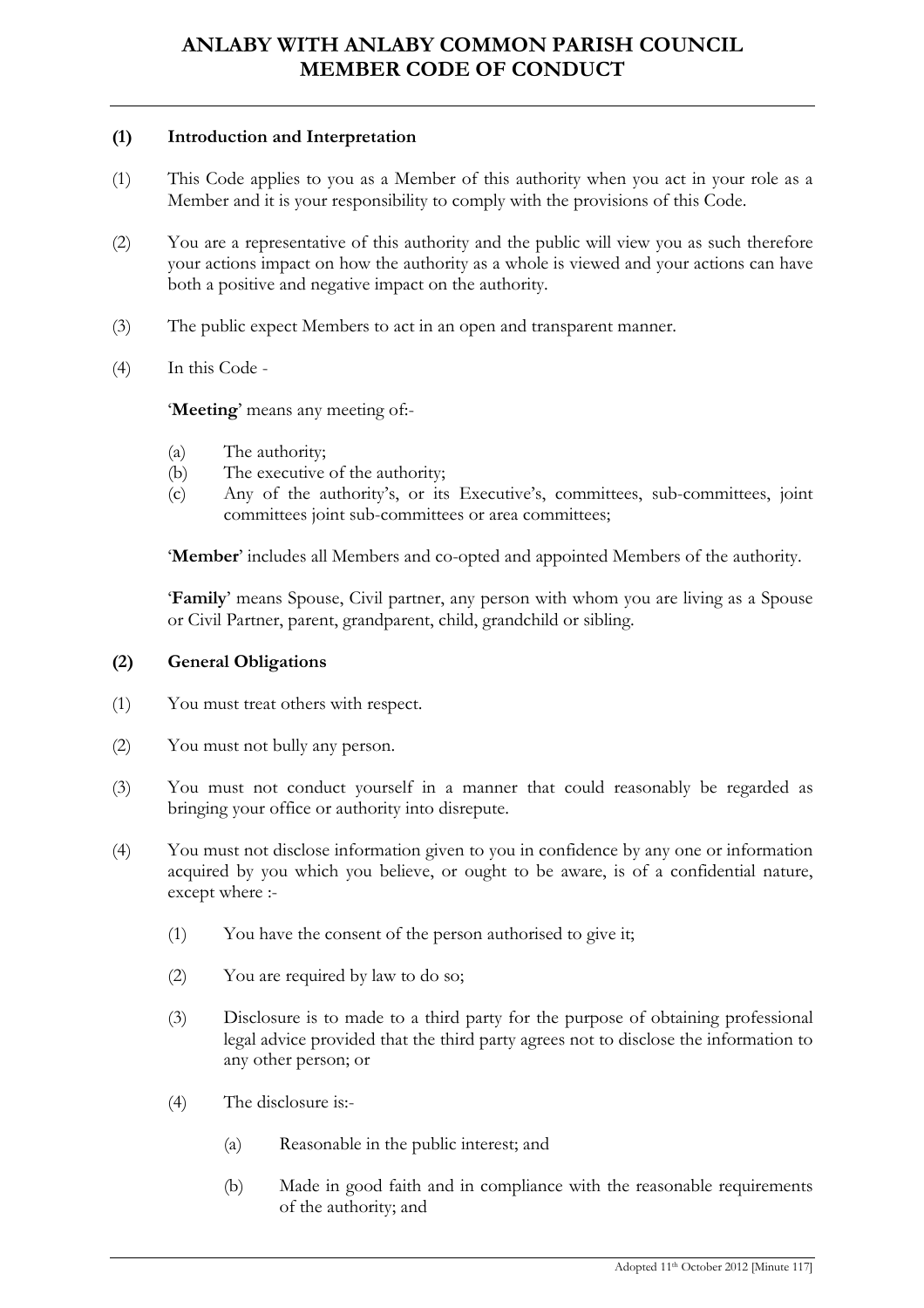- (c) You have consulted the Monitoring Officer prior to its release.
- (5) You must not prevent another person from gaining access to information to which that person is entitled by law.
- (6) You must not use or attempt to use your position as a Member improperly to confer on or secure for yourself or any other person an advantage or disadvantage.
- (7) When using or authorising the use by others of the resources of the authority you must:-
	- (1) Act in accordance with the authority's reasonable requirements.
	- (2) Ensure that such resources are not used improperly for political purposes (including party political purposes).
	- (3) Have regard to any applicable Local Authority Code of Publicity made under the Local Government Act 1986.

## (3) Registration of Interests

- (1) You must before the end of 28 days beginning on the day on which you become a Member of the authority or within 28 days of any change in an interest or becoming aware of any new interest notify the Monitoring Officer of:
	- (i) The following Pecuniary Interests of yourself, your spouse or civil partner, any person with whom you are living as husband or wife or any person with whom you are living as if they were a civil partner:
		- (a) Any employment, office, trade, profession or vocation carried on for profit or gain.
		- (b) Any payment or provision of any other financial benefit (other than from the authority) made or provided within the relevant period in respect of any expenses incurred by you in carrying out duties as a Member, or towards your election expenses. This includes any payment or financial benefit from a trade union within the meaning of the Trade Union and Labour Relations (Consolidation) Act 1992.
		- (c) Any contract which is made between any of the above named persons (or a body in which any of the above named persons have a beneficial interest) and the authority under which goods or services are to be provided or works are to be executed, and which has not been fully discharged.
		- (d) Any beneficial interest in land which is within the area of the authority.
		- (e) Any licence (alone or jointly with others) to occupy land in the area of the authority for a month or longer.
		- (f) Any tenancy where (to your knowledge) the landlord is the authority and the tenant is a body in which any of the above named persons have a beneficial interest.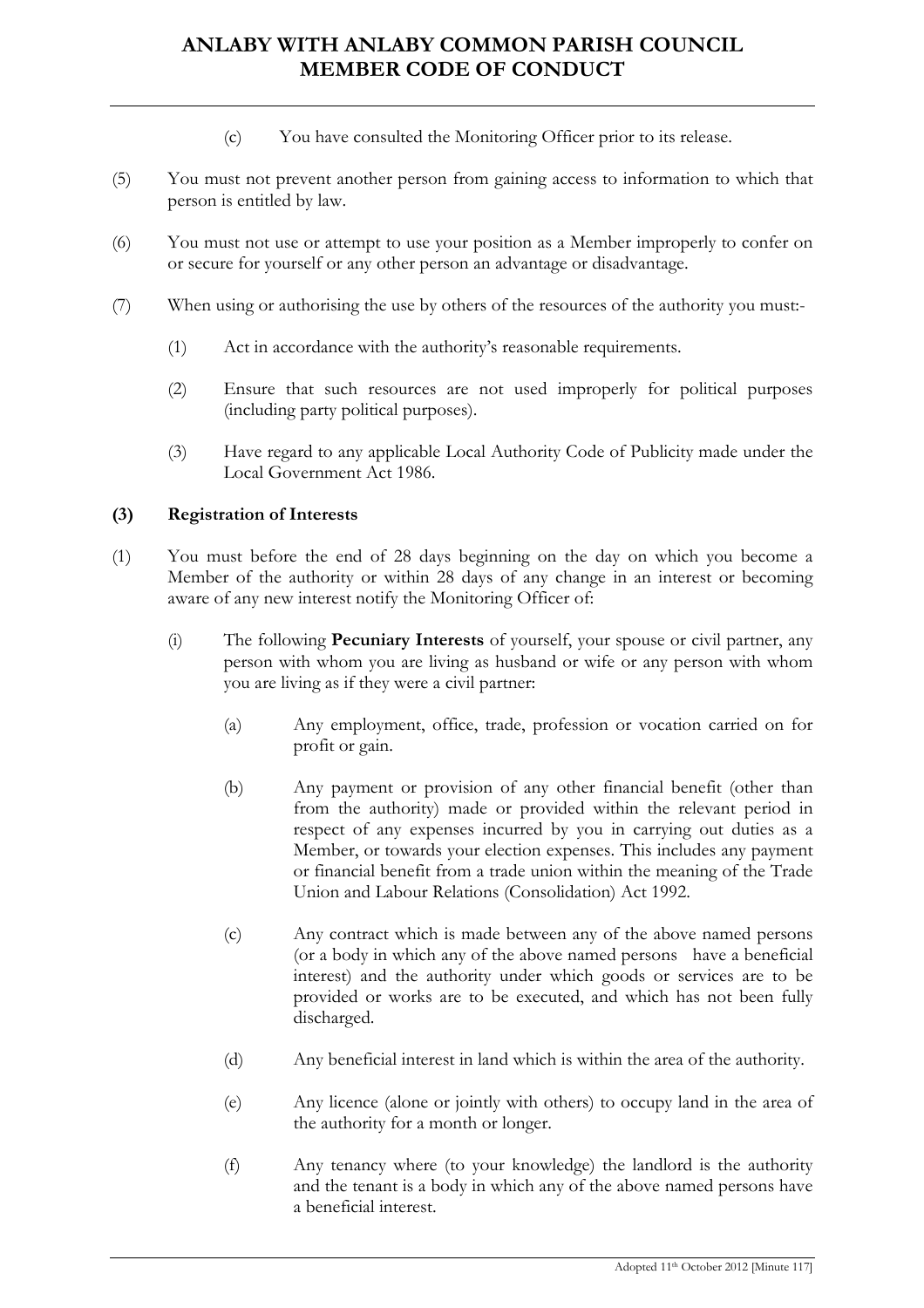- (g) Any beneficial interest in securities of a body where that body (to your knowledge) has a place of business or land in the area of the authority; and either the total nominal value of the securities exceeds  $f(25,000)$  or one hundredth of the total issued share capital of that body; or if the share capital of that body is of more than one class, the total nominal value of the shares of any one class in which any of the above named persons has a beneficial interest exceeds one hundredth of the total issued share capital of that class.
- (ii) The following Non-Pecuniary interests of yourself:
	- (a) Bodies to which you are appointed or nominated by the authority (ie outside body appointments).
	- (b) Bodies exercising functions of a public nature of which you are a Member (including regional and local development agencies, other (parish) councils, public health bodies, school governing bodies).
	- (c) Bodies directed to charitable purposes of which you are a Member (including the Lions, the Masons, a Parochial Church Council; not just bodies registered with the Charity Commission).
	- (d) Bodies whose principal purposes include influence of public opinion of policy (including any political party or trade union) of which you are a Member.
	- (e) Any voluntary work undertaken by you.
	- (f) Any person from whom you received in your capacity as a Member a gift or hospitality that amounts to the value of at least  $\ell$ , 25.
	- (g) Any person employed by the authority who is a member of your family.
- (2) You need only notify the Monitoring Officer of any interests of which you are aware pursuant to paragraph (3) (1) above.
- (3) Where you become a Member of the authority as a result of a re-election or reappointment you only need to disclose interests not already entered on the register.
- (4) Where the nature of the interest is such that you consider that the disclosure of the interest could lead to you or a person connected with you being subject to violence or intimidation, (and the Monitoring Officer agrees) details of the interests will not be included in any published version of the register of interests save that the register will state you have an interest the details of which are withheld under section 32(2) of the Localism Act 2011.